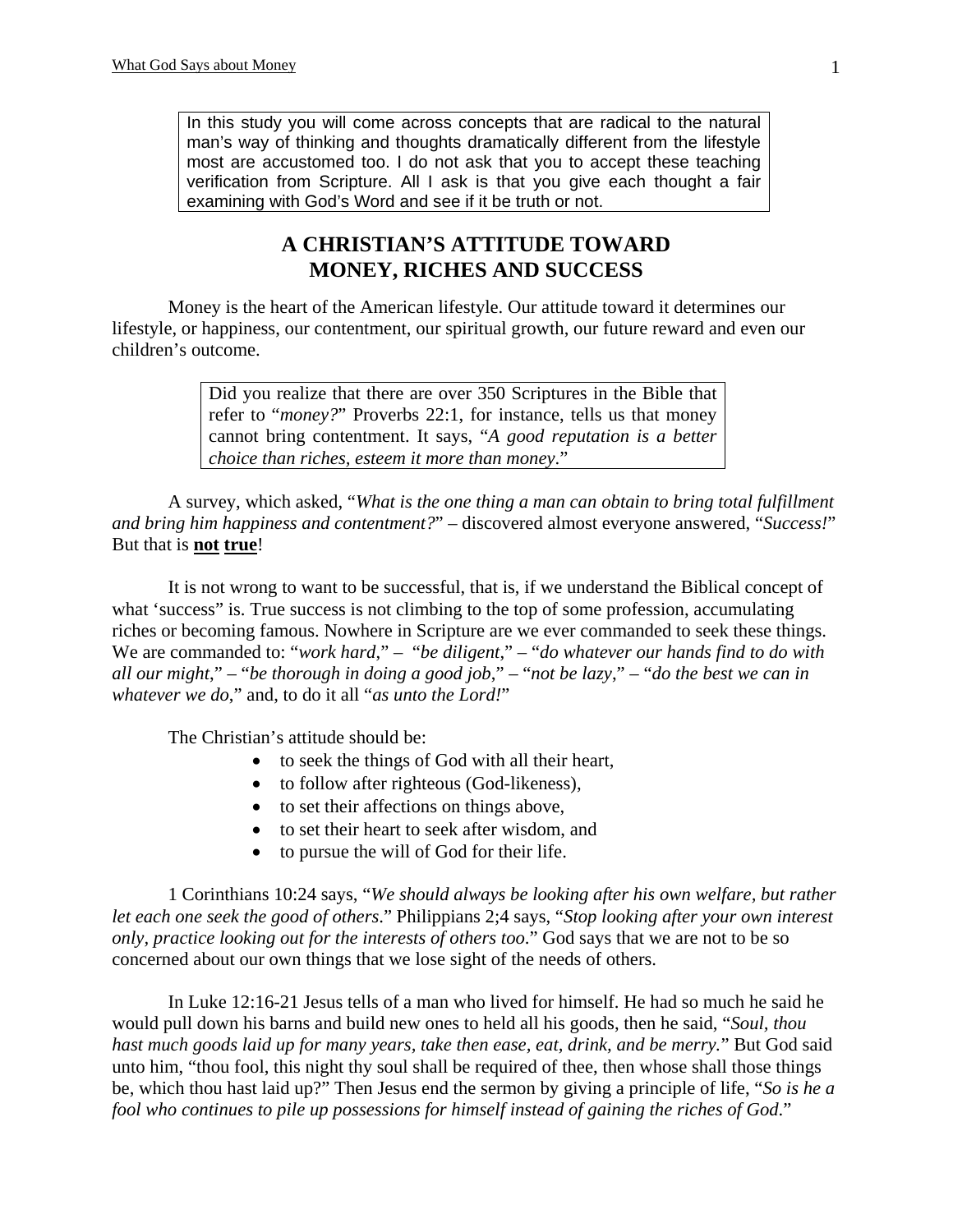In the Sermon on the Mount, Jesus teaches, "*No man can serve two masters, he will either be loyal to one or the one*." Then Jesus concludes this consideration by saying, "*You cannot serve both God and money!*" – How plain does God have to make it?

# *Satan's Lies Concerning Money!*

Satan's lie Number 1

*bring life.*" *Money will contentment* 

 Jesus warns in Luke 12:15, "Beware of covetousness, for even  *when a man has more then enough, his wealth does not give him* 

 Mark 10:17 tells of a rich young ruler who had great possession, but his wealth did not bring contentment!

 Proverbs 15:10 says, "*Better is a little with the fear of the Lord . . .* ["*fear*" here means having a proper respect for the Lord] . . . *than great treasure and trouble therewith.*"

 Proverbs 13:7 teaches, "*There are those who consider themselves rich, yet have nothing; and there are those who considers themselves poor, yet possesses great riches*."

#### *No! Money does not bring satisfaction!*

Satan's lie Number 2

*Money is the root of all evil* 

 The Bible does not say that money is the root of all evil. 1 Timothy 6:10 does say, "*The LOVE of money is the root of all evil*." Money, of course, is necessary, but we should never *love* it, or allow it to control us.

Satan's lie Number 3

Listen to these Proverbs from God's Word:

Proverbs 21:6, "*Dishonest gain will never last so why take the risk?*" Proverbs 28:8, "*He that by unjust gain increases his substance shall lose it?*" Proverbs 20:21, "*A fortune can be made from cheating, but a curse goes with it*."

*Dishonesty in business pay off*

Proverbs 15:27, "*Dishonest money brings grief to all the family*."

#### *That is what God's says about dishonesty!*

Satan's lie Number 4

*Poverty means godliness*   "*Poverty*" – that is, not being able to pay one's bills and living without necessities of life – is a curse, not godliness!

 Poverty is often a chastisement, because one is doing something wrong and not a sign of spirituality!

 I, once again, refer to the book of Proverbs, which are God's "*Living Principles from Heaven for Life on Earth*."

> Proverbs 6:26, "*Immoral living will brings a man to poverty*." Proverbs 11:24, "*Being selfish leads to poverty*."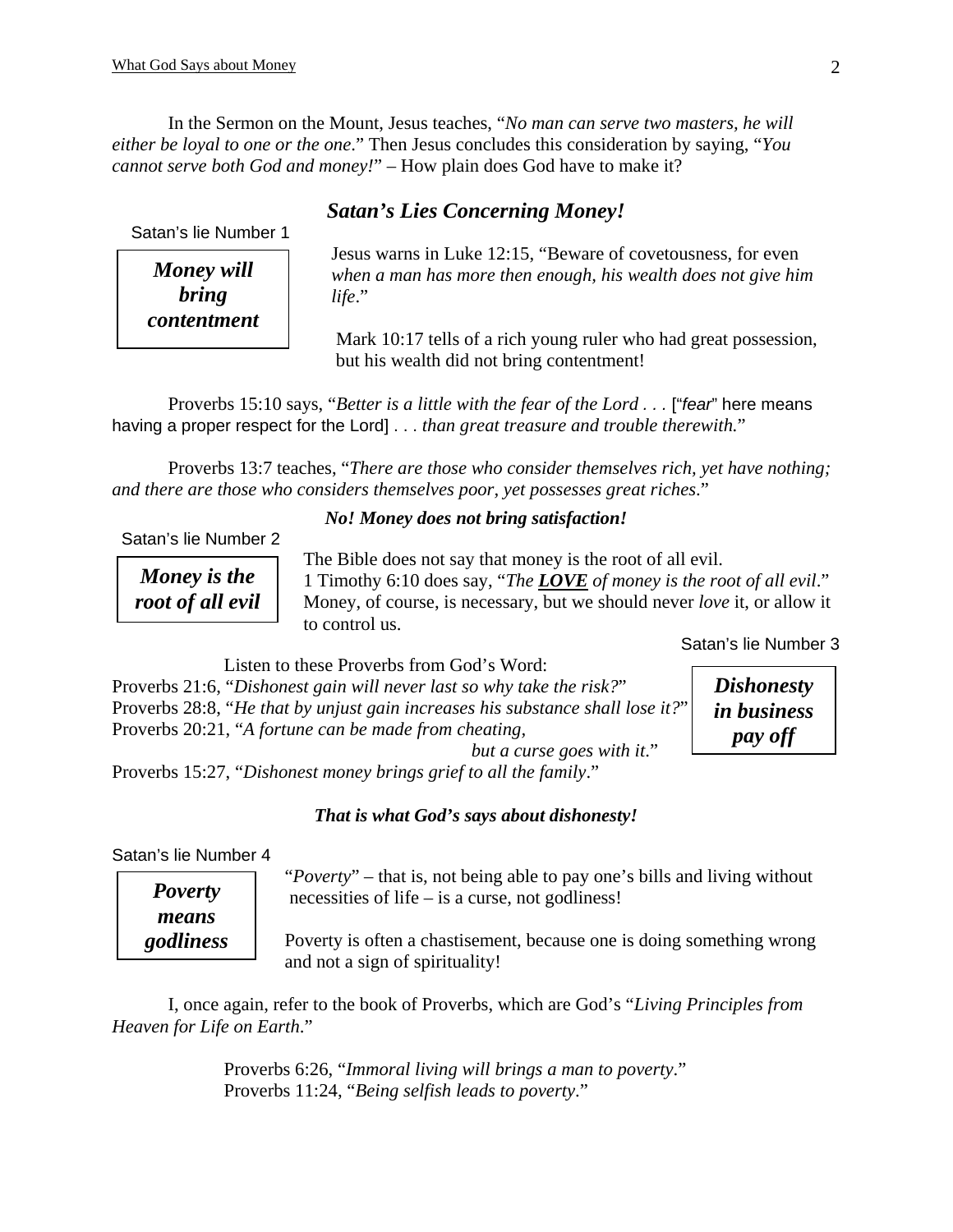Proverbs 10:4, "*Lazy men come to poverty*." Proverbs 13:18, "*If you refuse counsel, you will end in poverty*." Proverbs 23:21, "*The glutton and the drunkard shall come to poverty*." Proverbs 28:21, "*Whoever runs around with worthless people will have poverty*."

Satan's lie Number 5

*Prosperity means Carnality*

 To realize the true, Biblical, meaning of what "prosperity" means will reveal that this kind of 'prosperity" is a blessing from God and always His will for every believer.

 In 3 John 1:2, John said to Christians, "*Beloved, I wish above all things that you will prosper and be in health, even as your soul prospers*."

Proverbs 23:4 says, "*Labor not to be rich, but surrender your personal ambition*."

Satan's lie Number 6

*Man is to pursue riches* 

#### **Here, indeed, is a paradox!**

God wants us to "*be prosperous*," and, at the same time, we are "*not to seek riches!*"

# **WHAT IS THE DIFFERENCE BETWEEN "***PROSERITY***" AND "***RICHES***?"**

An ad from a national magazine shows the "*spirit of the age*." It says: "*Wanted, men who know that making money is the name of the game. We want those who think the year has been a horrible year is they do not earn at least \$100,00 that year. This is your invitation to step into the big time and join the* '*big*' *boys who drive fancy cars, live in mansions, wear gold and jewelry, have beautiful women hanging from their arms. The fast lave, that's what we are talking about!"* 

#### IS THIS THE KIND OF "*PROSPERITY*" GOD IS SPEAKING ABOUT?

A lady, seeking advice about her husband, wrote to Ann Landers. She said, "*Dear Ann: My husband is a workaholic! He is so involved with his business that he hardly knows our two boys. He has an excellent job in a big company and does well financially. He is determined to make it to the to[, of he takes classes two evenings a week, attends business seminars regularly and buries himself in paper work every weekend. He says he is preparing himself so we can all have a good time in life later. I've told him I'm satisfied with the things we already have and that we need him now. Please give some practical advice, Add. Women who are married to men like this need it*."

Proverbs 30:7-9 is very interesting and throws much ling on the dilemma of this paradox. It says, "*Two things have I asked of you, O Lord, deny them not to be before I die. Remove far from me falsehood and lies and give me neither poverty nor riches, feed me with the food that is needful for me, lest I be rich and steal, and profane the name of my God*."

**No!** God does not want us in "*poverty*," but neither does He want us "*in riches*."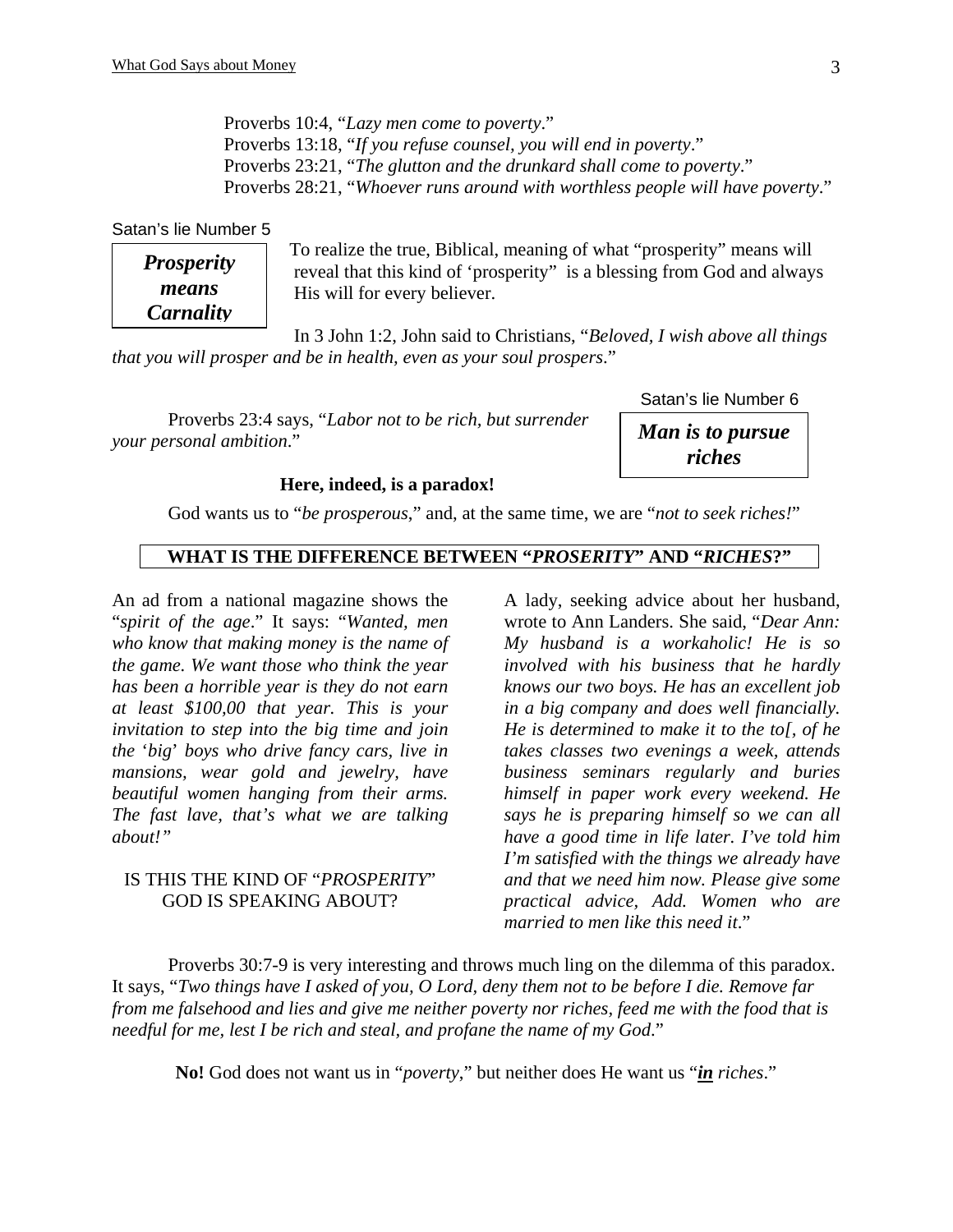# **HOW DOES GOD DEFINE "***PROSPERITY***"?**

"*Prosperity*" and "*success*" are words that are used synonymously throughout Scripture! These words are used interchangeable. They mean exactly the same thing. Of the over one hundred (100) times this word is used in Scripture, it *never* refers to seeking after riches, or selfish ambition for power, prestige or fame!

The world's definition of what "*prosperity*" and "*success*" is **not** the same as God's definition!

THE BIBLE DESCRIBES "*PROPSERTY*" THREE WAYS:

## **1. GOD'S "***PROSPERITY***" IS A LIFE-STYLE, NOT AN ACHIEVEMENT**

 God's "*prosperity*" is not something one achieves or works for, but rather it is a bestowal of a grace of God, which one inherits when he becomes a child of God.

 When the child of God receives this "*prosperity*" he must *appropriate* it! How? Jesus said in the Sermon on the Mount, "*Seek first the kingdom of God and His righteousness, and all these things shall be added unto you*" (Matthew 6:33). What things? Jesus is speaking of food, clothing, and shelter in Mathew 6.

 The "*kingdom of God*," is full surrender to "*the reign*, *or rule*, *of God*" in all areas of one's life!

 If one believe in Matthew 6:33, and lives by it, he will never have to worry about food, house payments, or resort to shrewd, conniving business tactics.

 One may achieve riches by selfishness and covetousness but, he will not receive God's prosperity. Instead of "*seeking money and riches*," if he will seek "*God's reign*" in his life, "*all these things will be added*" – as a by-product. It does not mean that he will have the most money, but he will have enough, and some left over to give help others!

# **2. GOD'S "***PROSPERITY***" IS A PACKAGE BLESSING, NOT JUST MONEY**

 God's "*prosperity*" not includes material possessions, but it includes meeting the needs of the total man.

It means:

```
(A) SPIRITUAL FULLNESS
```
 – Our soul prospering, victory over sin, living an overcoming life! **(B)** PHYSICAL HEALTH

- being health!
- **(C)** MENTAL-SOUNDNESS

– Peace of God ruling in our heart, contentment and sound mind.

**(D)** SOCIAL FRIENDSHIPS

– Fellowship with the brethren, loyal companions

**(E)** FINANCIAL REQUIREMENTS

– Enough to pay bills, the necessities of this life and some left over to give to the needs of others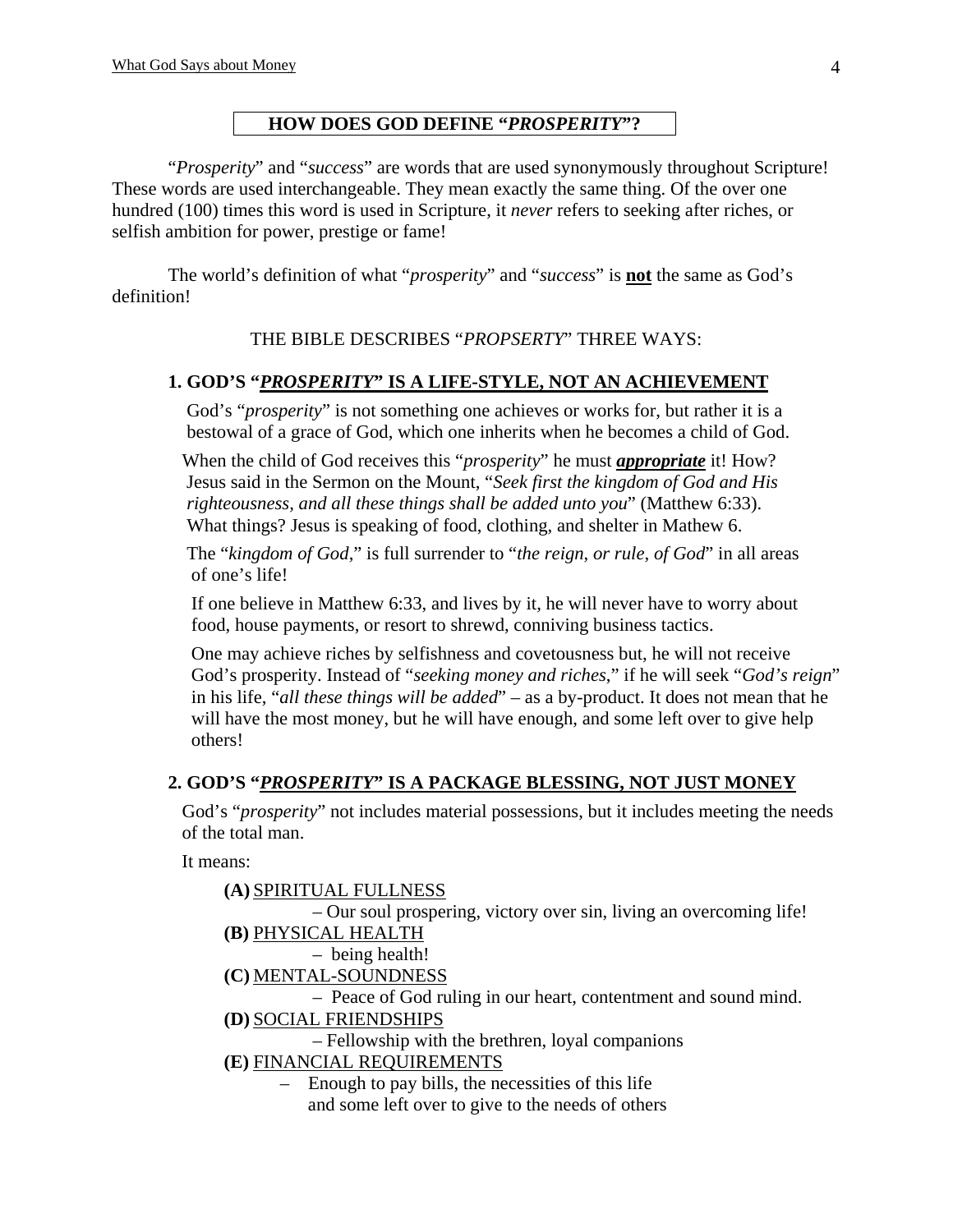God does not want us broke, dodging creditors, living on crackers and sardines, however, neither does He want us hoarding up riches, laying up treasures on earth, or caught up with materialism.

 God describes in 2 Corinthians 9:8 the financial aspect of prosperity as "*Having every earthly blessing in abundance with surplus to make charitable donations*."

# **3. GOD'S "***PROSPERITY***" IS LIVING IN GOD'S FLOW, NOT LAYING UP TREASURES ON EARTH**

 God's prosperity is not storing and stacking up, but rather living in the daily "*flow*" of His provision – (that is, receiving and giving) with dependence upon God!

 "*For God, who gives seed to the farmer to plant, and later on, good crops to harvest and eat, will give you more and more so that you can give away more and more, not hoarding i). Yes, God will give you much so that you can give away much!*"

```
 (Paraphrased 2 Corinthians 9:10-11)
```
 God's "*prosperity*" is God at work in the believer's life, blessing others, keeping that prosperity in circulation at work in His kingdom, ministering to others, not storing it away.

After we were saved through faith in Jesus Christ, God left us on earth, rather than taken us to heaven, because He wants use us as channels to a lost world.

Jesus said, "*Don't hide* yo*ur light under a bushel!*" What did He mean?

**First**, He meant, "D*on't hid your spiritual life under a bushel. Be a witness to others. Keep your prosperity in circulation.*"

**Second**, He meant, "*Don't hid your mental light. Share insights and wisdom with others. Don't bury your talent. Keep it in circulation*."

**Third**, He meant, "*Don't hide your material light. Spread it to mission fields – to a poor and needy world around you. Keep it in circulation!*"

#### **MONEY IS A TOOL, NOT A TREASURE**

God gives us nothing to keep, but to use . . . to give away . . . to keep it in circulation. Jesus, our example, said, "*ALL the Father has given Me, I have given you!*" The Christian life is always characterized by **G-I-V-I-N-G**. The Christian lifestyle is a receiving and giving – a flowthrough life!

 This life is supernatural, produce by regeneration. The natural man desires to hand on to things – to store up – to keep for himself. The peculiarity of Christianity is giving, to spend our lives for others! It is the life of Jesus Christ flowing through us.

 Jesus continually give Himself for others. He spent everything He had for others and, He said to us, "*The servant is not greater than his Master!*" *Christ wants to live His life through us!* As Paul said, "*Not I, but Christ living in me!*"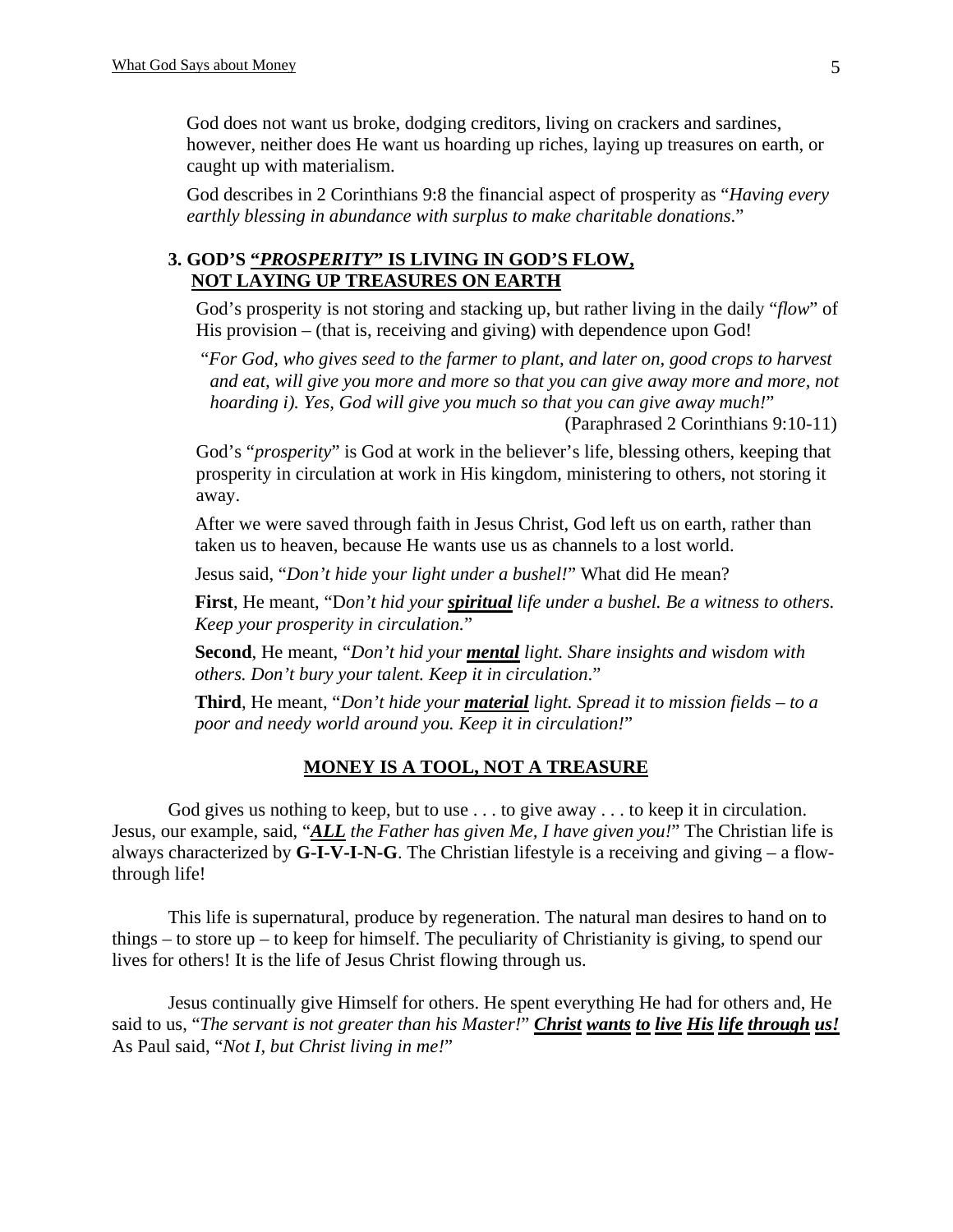### **HOW DOES ONE GET INTO GOD'S PROSPERITY?**

Again the answer Jesus gives in His Sermon on the Mount is, "*Seek ye first the kingdom of God and His righteousness and all these things shall be added unto you*" (Matthew 6:33). What things? – The things He is speaking of here in Matthew 6 – food, clothing, shelter, etc. Jesus tells us that those who put God first on their "*priority list*" – who put His righteousness first on those things which they seek after in life – that their goal in life is always to strive to please God – they will receive all the necessities of life.

When anyone seeks God's reign and rule in their life, Jesus said that the result will be God's prosperity – all "*these things*" will be added unto them!

## "*RICHES*" IS DESCRIBED IN GOD'S WORD AS "*ACCUMULATED WEALTH!*"

 God tells us that we are **not** to "*heap up treasures on earth*" – amass a great fortune – hoard large savings – stockpiling wealth – store up possessions – or – build a financial empire!

# The fundamental difference between prosperity and riches is: **RICHES** is HOARDING and STOCKPILING **PROSPERITY** is KEEPING IT IN CIRCULATION!

In this study, I am not referring to what the world might call, "*a rich man*" or, "*a poor man*." It isn't the amount of money a person has, or doesn't have, but rather, it is a person's heart attitude toward money that really counts as far as God is concerned.

By worldly standards, a "*rich man*" is worth the amount of dollars he possesses. While that person that the Scripture calls "*a prosperous man*" may not be worth anything. *Why?* Because he *retains* nothing, but rather, he uses it to bless others.

It isn't the amount of money of money one has, or does not have, but rather it is their attitude toward what they have that God looks at. A person may not have \$10 to his name and yet have a "*rich man's heart,*" – a heart that is always yearning after ways to get rich, or, he may be God's steward over millions of dollars and still be a "*prosperous man*" in God's sight."

- A "*Rich man's heart*" is a grabbing, selfish, spirit!
- A "*Prosperous Person's heart*" is getting and transferring it for the kingdom of God!

Let me refer to Proverbs 30:7 once more, "*O God, I beg You to give me neither poverty nor riches. Give me just enough to satisfy my needs. For if I grow too rich, I may become content and deny You and say,* "*Who is God?*' *And if I am too poor, I may steal and dishonor Your Holy Name*." (Paraphrased).

# **GOD IS NOT AGAINST HAVING ASSETS**

 Every business must have assets. God is not against capital. One needs it to operate. He is not against surplus money, *however*, the prosperity that is left over is to be used for God.

- 2 Corinthians 9:8 tells us that the, "*good measure*" is to be shared, not hoarded!
- Luke 6:38 tells us that the, "*running over*" is to minister to others!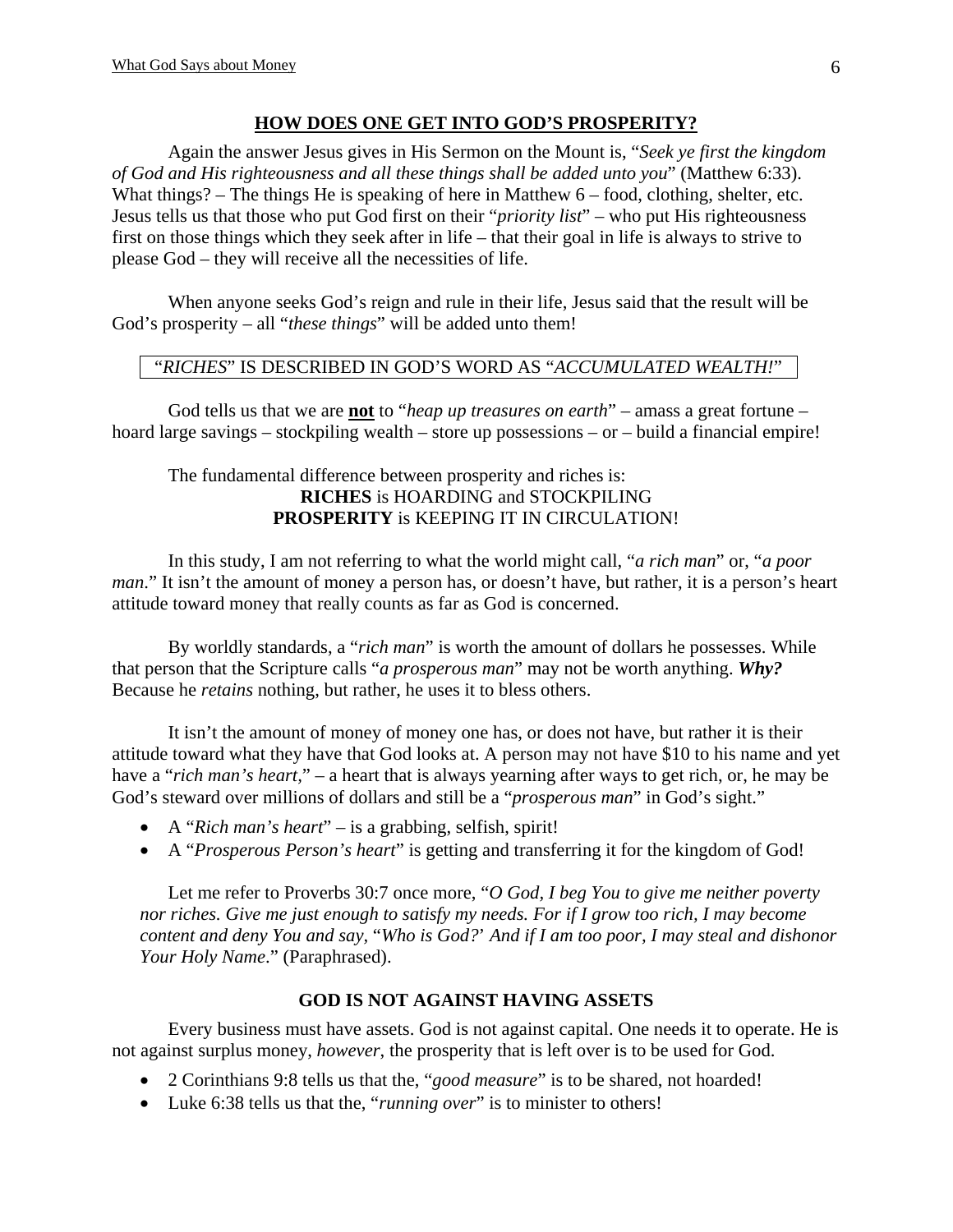• Luke 15:17 tells us that the "*spare*" is to give to others, not hoarded away!

Riches have a strange effect upon most people - our fallen nature is not capable of handling it!

 The while "*spirit*" of the New Testament Christian in the Book of Acts was a "*givingaway spirit*" – a "*giving-to-one-another spirit*" – a "*sharing-with-each other spirit!*"

 Nowhere in Scripture do you find Christians trying to become rich and successful by the saving and accumulating of possessions, or trying to build financial empires. Why? They were controlled by the Holy Spirit and *living* in *prosperity*, not *riches*!

# **THEY WERE "***MATTHEW 6:33'ING***" LIFE**

 Their lifestyle was one of seeking the kingdom of God. They lived in the daily flow of God's provision. Prosperity was a package blessing meeting the needs of the total man.

> Jesus said, "*Whosoever he be of you that forsakes not all that he has, cannot be My disciple*" (Luke 14:33).

# **THE CONSEQUENCES OF SEEKING RICHES**

The first consequence of pursuing riches is opening the door of your life to destructive temptation!

An outstanding portion of Scripture that is absolutely necessary for anyone who is serious about understanding God's view of money is 1 Timothy 6:9-10. It reads, "*But they that will be rich fall into temptation and a snare, and into many foolish and hurtful lusts, which drown men in destruction and perdition. For the love of money is the root of all evil: which while some coveted after, they have erred from the faith, and pierced themselves through with many sorrows*." (King James Translation).

Because it is so important that we understand exactly what is taught here, I want to share from my 26 Translations of the New Testament:

- The phrase, "*will be rich*" in verse 9 is also translated as, "*Men who keep planning to get rich*" in the New Testament Translation. Phillips Translation renders it as, "*men who set their hearts on being wealthy*."
- "*Fall into temptation and a snare*" is also translated as "*are falling into danger and taken as in a net*." Still another translates it as "*are trapped*."
- The phrase, "*and into many foolish and hurtful lusts*," has the meaning of, "*into numerous thoughtless and hurtful cravings*," "*become pray of many foolish and harmful ambitions*," or, "*lay themselves open to all sorts of silly and wicked desires.*"
- Other translations enlighten the expression, "*which drown men in destruction and perdition*," as, "*drags men down to ruin*, *destruction, and miserable perishing*."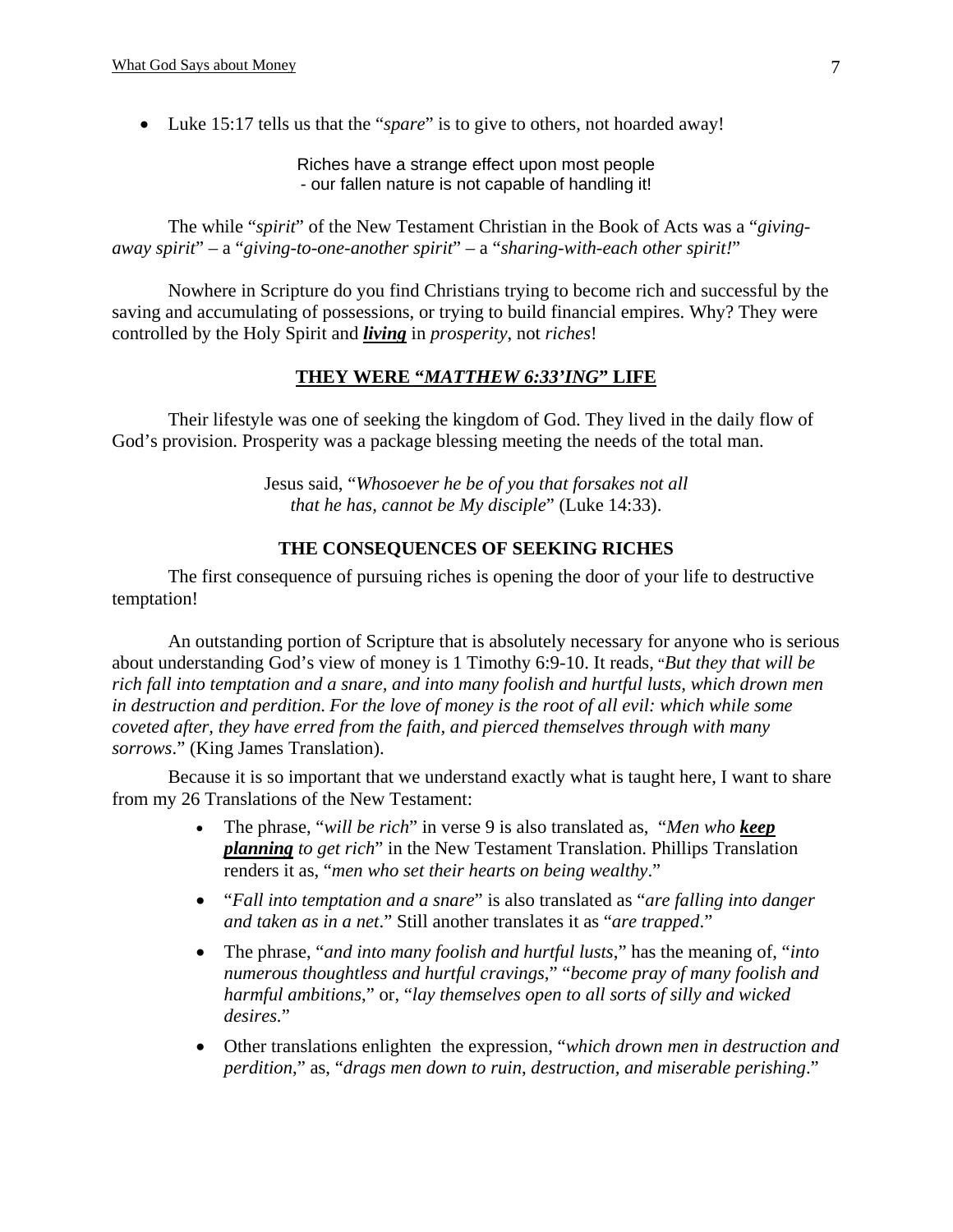- Verse 10 states, "*The love of money is the source of all kinds of evil*."
- "*Which while some coveted after*," is also translated, "*in their eagerness to be rich, some has so hankered after money*. . ."
- "*They have erred from the faith*," meaning, "*to be led astray turned away from God.*"
- "*And pierced themselves through with many sorrows*," is also translated, "*pierced themselves to the heart with many thorny griefs*" *–* "*wounded with unnumbered sorrows*" – or – "*caused themselves untold agonies of mind*."

## **SCRIPTURE SPEAKS OF THREE KINDS OF TEMPTATIONS**

## **1. A COMMON TEMPTATION**

1 Corinthians 10:13 teaches, "*There has no temptation taken you but such as is common to man*…" And 1 Peter 4:12 teaches, "*Beloved, think it not strange concerning the fiery trial which is to try you*." There are normal, standard temptation along our Christian walk.

#### **2. SPECIAL TEMPTATION**

 James 5:11 teaches, "You have heard of the patience of Job how that he was an example of suffering, affliction and patience." God initiated Job's test – Job 1:8. Luke 4:1 tells us, "*Jesus was led by the Sprit into the wilderness to be tempted of the devil*." There are special temptations that God designs for our growth.

## **3. UNNECESSARY TEMPTATIONS**

 There are temptations that a person brings upon himself by violating God's commands. James 1:14 teaches, "*Man is tempted when he is drawn away of his own lust*." When we yield to our own desires we subject ourselves to unnecessary temptation. This is the destructive temptation spoken of in 1 Timothy 6:9.

 Now, with all this in mind, let's return to 1 Timothy 6:9-10 and dissect every word to see exactly what the Holy Spirit had in mind when Paul wrote this letter.

 1 Timothy 6:0 says, "*They that will be rich*..." – literally meaning, "*those who are* "*minded to be rich*" – "*determined to be rich*" – "*eager to be rich*" – or – "*crave to be rich*."

#### **What happens to them?**

"*They fall into*" – that is, "*they expose themselves to*– or – "*they open the door for*…"

"*temptation*" – "*danger*" (also translated "*seducing spirits!*")

"…*and into a snare*" – "*Satan's trap*"

"*and into many foolish*…" – "*senseless"* or, "*silly*"

"*lusts*" – "*harmful desires*" or, "*carnal ambitions*"

"*which drown men*" – "*sink*" – "plunge" – or, "*drag down*"

"*in destruction*" – "*ruin*" – "*defilement*" or, "*pollution*"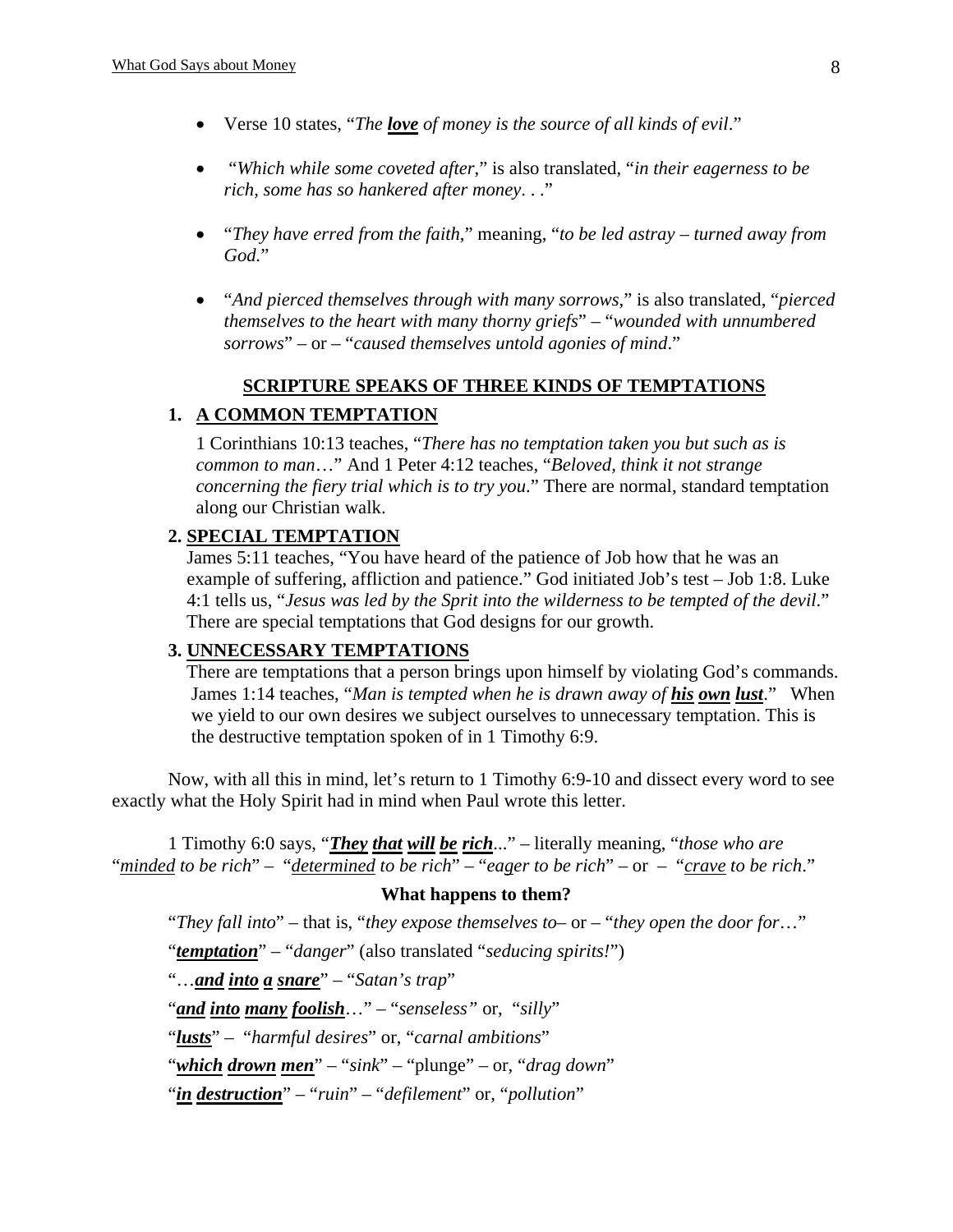"*and perdition*" – "*shipwreck*, "*wiped out*" or, "*finished off*."

#### **Verse 10**

 "*For the LOVE OF money is the root*…" that is, "*the source*," or "*leads to*…" "*all evil*" – "*all vices*" or, "*all sin*"

"*which while some coveted after*"

– "*some reaching after*" – "*pursuing after*"– or, "*being eager for*…"

"*have erred from the faith*" – "*were led astray*," "*seduced*," or, "*turned away*"

"*and pierced themselves through*" – "spi*k*ed," "*wounded*," *inflicted*," or "*caused…*"

"*with many sorrows*" – "*thorny griefs*," "*agonies of mind*," or, "*acute mental pangs*."

#### **Verse 11 and 12 continue**:

"*But thou, O man of God, flee these things and follow after righteousness, godliness, faith, love, patience, meekness. Fight the good fight of faith, law hold on eternal life, where unto thou art also called, and have professed a good profession before many witnesses*."

"*Flee these things*" is also translated,

– "*keep clear of*," "*run from*," "*shun all this*," or "*fly from all these things*"

"*and follow after*" – also translated,

"*pursue*," "*run after*," "*aim at*," "*set your goal for*," and "*constantly strive for*"

"*righteousness*" has reference to "*Christ*-*likeness!*"

Then the Holy Spirit adds: "g*odliness, faith, love, patience, and meekness*!"

These are the characteristics that we are to seek after; what are the *temptations* and *snares of riches*, we are to avoid?

#### **4. TEMPTATONS AND SNARES OF RICHES**

**4.** from God's Book of Wisdom

**1. PRIDE** – *Being high minded, or conceited*

Proverbs 16:19, "*Better poor and humble than proud and rich*." Proverbs 28:11, "*Rich men are conceited*."

 [God also warned about the "*snare of riches*" under the Law] Deuteronomy 8:11-14, "*Beware that in your plenty you don't forget the Lord your God and begin to disobey Him. For when you have become full and rich and have built fine homes to live in, and when your silver and gold have multiplied, that is the time to watch out that you don't become proud, and forget the Lord your God . . .*  (verse 17) "*And thou say in thine heart, my poser and the might of mine hand hath gotten me this wealth. But thou shalt remember the Lord thy God, for it is He that giveth thee power to get wealth*."

**4. IDOLTARY** – *putting money before the Lord*

Colossians 3:5, "*Away with sinful earthly things, and don't worship the good things of*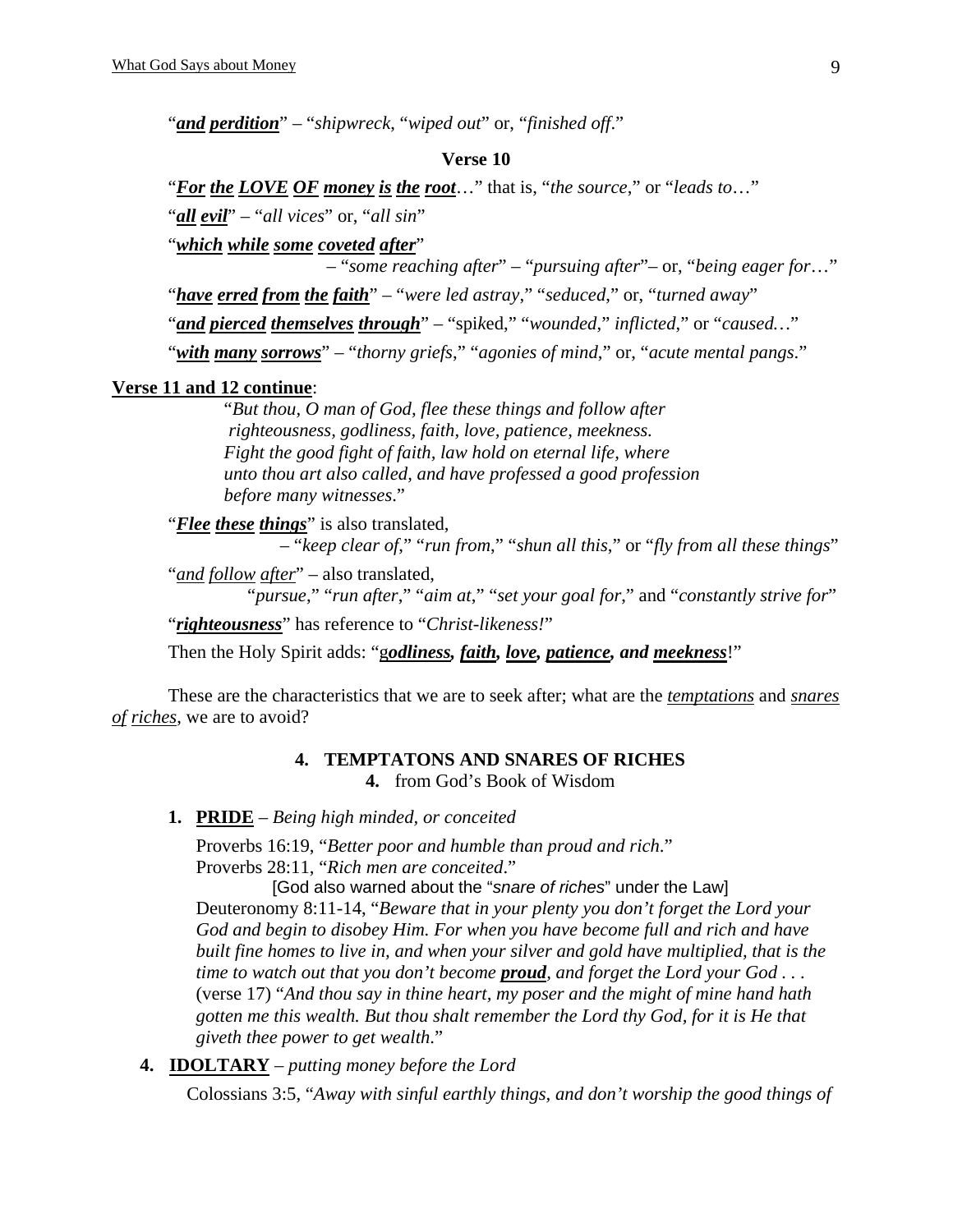*life, for that is idolatry*."

Matthew 6:24, "*You cannot serve God and money!*"

- **4. DISHONESTY** *becoming crooked, cheating, lying*
	- o Proverbs 28:22, "*He that is eager to be rich hath an evil* [greedy] *eye*."
	- o Proverbs 15:27, "*He that is greedy of gain brings grief to all.*"
	- o Proverbs 16:8, "*A little, gained honestly, is better than*

 *great wealth gotten by dishonest means*."

- o Proverbs 19:1, "*Better be poor and honest than rich and dishonest*."
- o Proverbs 19:22, "*It is better to be poor than dishonest*."
- o Proverbs 23:1-3 tells us that a rich man will attempt to use his money to try bribe others.
- o Proverbs 28:6, "*Better to be poor and honest than rich and a cheater*."
- o Jeremiah 17:11 tells us that the man, who gets his wealth by unjust means, will sooner or later lose his riches and at the end of his life will become a poor old fool.
- **4. PARTIALITY** *running with only the rich, having nothing to do with the common man, ignoring the poor*.

Luke 14:12, "*When you give a feast, call not just your rich neighbor*…"

 James 2:1, "*Dear brothers, how can you claim that you belong to the Lord Christ Jesus, if you show favoritism to rich people and look down on poor people?*"

**5. PLAYING THE "***BIG SHOT***"** – *throwing one's weight around*

 *Why?* Answer, because with riches often goes power, prestige and position. Money bribes, buys off, influences, allows one to get away with things.

 James 2:6, "*Do not rich men oppress you, and drag you before the court? And all too often are they not the ones who laugh at Jesus Christ, whose name you bear?*"

Riches often have a strange effect on men, the rich man often expect special treatment.

**~~~~~~~~~~~ O ~~~~~~~~~~~**

The second consequence of pursuing riches is that one starts:

# **(II.) TRUSTING IN MONEY INSTEAD OF GOD**

The "*destructive temptation*" is to start putting one's confidence in money.

Proverbs 11:28, "He that trusts in his riches shall fall."

Proverbs 52:7, "*Who to the man that makes not God his strength*,

 *but trusts in the abundance of his riches*."

 Psalms 49:6, "*They trust in their wealth and boast about how rich they are, yet not one of them, though rich as kings, can ransom his own brother from the penalty of sin*."

Proverbs 10:15, "*The rich man's wealth is his only strength*."

1 Timothy 6:17, "*Charge them that are rich in this world, that they be not high-minded,*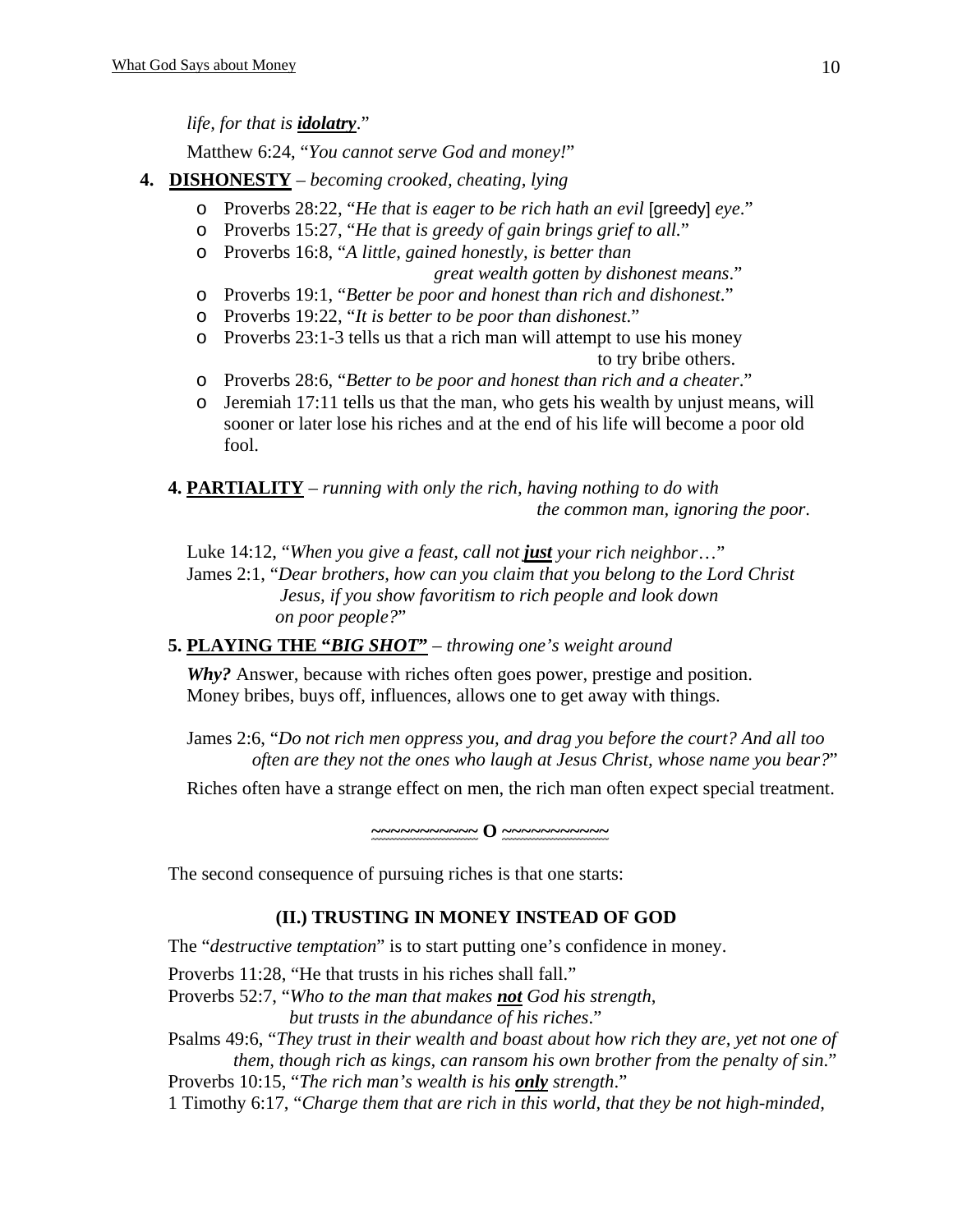*nor trust in uncertain riches, but in the LIVING GOD, Who gives us richly all things to enjoy!*"

# **HOW CAN I TELL IF I AM TRUSTING IN RICHES?**

There are three possible characteristics of those who trust in riches!

# **1. One begins to set his heart on accumulating material possessions**

 Psalms 62:10 warns, "*If riches increase, set not your heart on them*." In Jeremiah 9:23 God warns the rich not to glory in their riches.

- When money becomes the center of one's life they are "*trusting in riches*."
- When one is consumed with saving accounts, their heart is set on riches/
- When "*getting money*" becomes worrisome and burdensome, the money has become that person's confidence.

God pity the person who puts his trust in money. *Why?* Because it is *temporal* – here today and gone tomorrow!

Proverbs 23:5 tells us riches "*takes wings and disappears fast*."

The rich young ruler Jesus tell us of was so consumed with his possessions – he had set his heart so upon his riches that his life revolved around his money. He was so attached to his belongings – they became the biggest thing in his life – they become his trust – the center of his life – *he chose these possessions over eternal rewards!*

# **2. One begins to depend upon riches**

 Proverbs 10:15, "The rich man's wealth is his fortress." Proverbs 18:11, "*The rich man things of his wealth as an impregnable defense, a high wall of safety.* – *What a dreamer!*"

The rich often feel they can get what they want, so why trust in God? However, the one thing God wants most from us is that we "*trust Him*," *depend upon Him*, *look to Him*, and *put our confidence in Him*. The one thing that we are most prone to trust and depend upon is money, or material possession – and, especially, if we have lots of it!

# **3. One begins to hoard riches**

Whenever one starts "*trusting in riches*," it leads to "*hoarding of riches*."

# **Two things Scripture teaches about money:**

# **(A) WE ARE NOT TO** *SEEK* **RICHES.**

 Proverbs 23:4, "*Labor not to be rich!*" 1 Timothy 6:8, "*Having food and clothing, let us be content*." 1 Timothy 6:11, "*Flee these things* (pursuit of riches) *but pursue righteousness*." Proverbs 24:19, "*Don't covet riches!*"

Men of the Bible who were rich, were made rich by God, they did not seek it!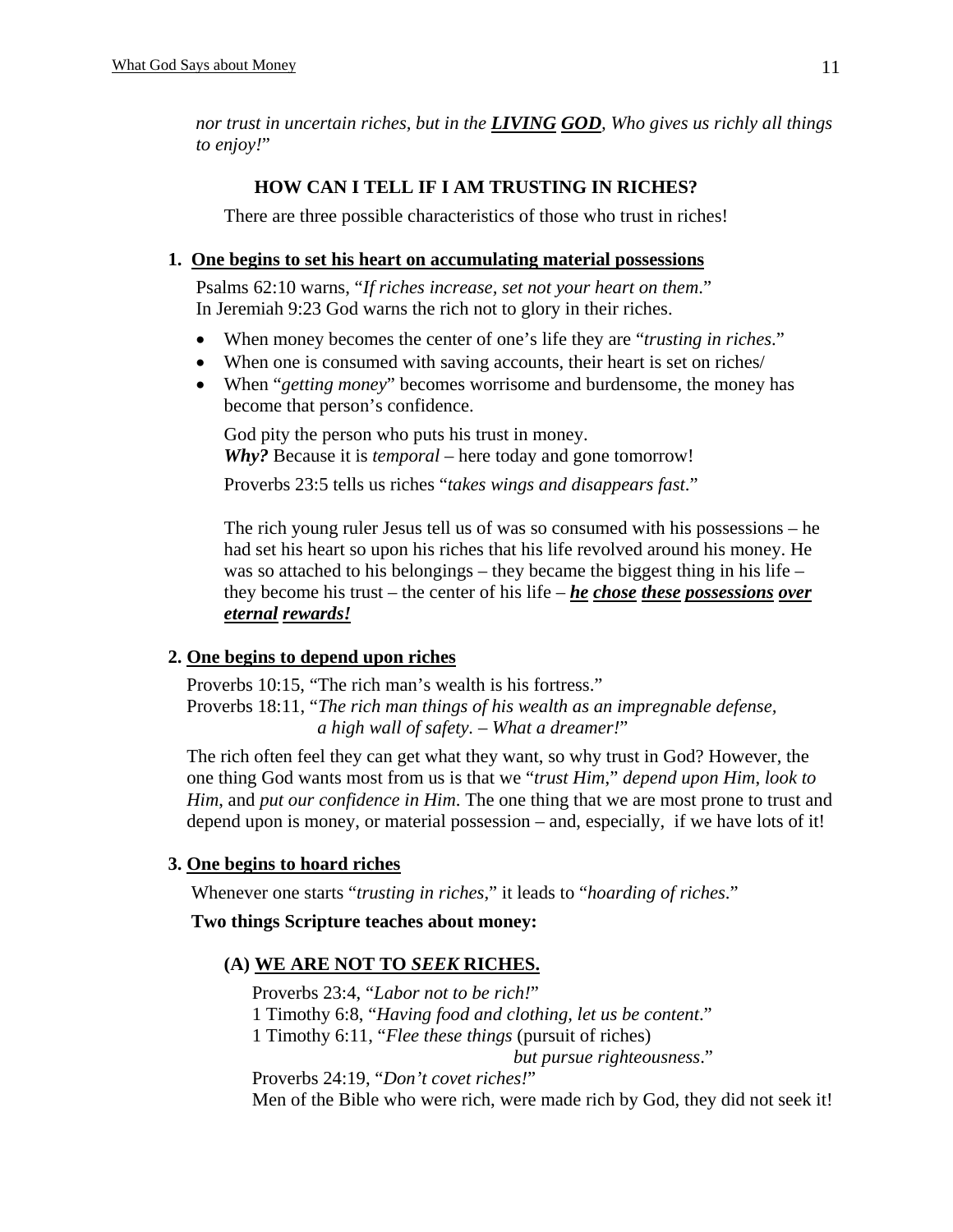# **(B) WE ARE NOT TO** *HOARD* **RICHES**

What does "*hoard*" mean in Scripture? In God's Word "*hoarding* has the meaning of *accumulating* and *storing away*, *heaping up*, *stock piling* or *laying up treasures*.

The Bible speaks of "*hoarding'* when one:

- is obsessed with riches, or material possessions.
- goes overboard on saving,
- consumed with stashing goods,
- has a "*hold-on-to-it*" spirit
- is obsessed with accumulating possessions
- is caught up with saving money to the point that everything revolves around it
- is so consumed with heaping up treasure that it worries them if they have to dip into it – and get depressed
- is so wrapped up in savings that they are controlled by greed and covetousness.

When greed and covetousness are permitted to go unchecked, it can become demonic and one becomes controlled.

# **WHAT HORADING REVEALS ABOUT A PERSON**

# **1. Hoarding reveals that one is living for this world, and not for eternity**

 Jesus said in the Sermon on the Mount, "*Lay not up for yourselves treasures upon earth, but lay up for yourselves treasures in heaven. For where your treasure is, there will your heart be also*" (Matthew 6:19).

 "*Heaping up treasures here on earth*," reveals one is living for *this* world, that they are living for *the present*, not the *future*, that they are living for the "*now*" not the *hereafter*!

If one spends their time, energy, and effort by :laying up treasures on earth" – heaping up wealth in savings accounts – accumulating possessions for "*now*" – isn't it pretty obvious that they are living for this world?

 If one's greatest concern is *gaining*, sto*r*ing, and *saving* here on earth, doesn't it reveal that is where their heart is?

> Two men, who had been friends for life, were coming to the close of their days. One had lived for God, the other had lived and hoarded for himself. The hoarder said, "*You wonder why I can't be happy and quiet like you? You are going to your treasure and I will be leaving mine*."

# **2. Hoarding reveals greed and covetousness**

 Hebrews 13:5 says, "*Keep your disposition free from greed and craving for earthly possessions and be satisfied with your present circumstances and what you have*." Ephesians 5:3 says, "*Greediness must not be named among you*."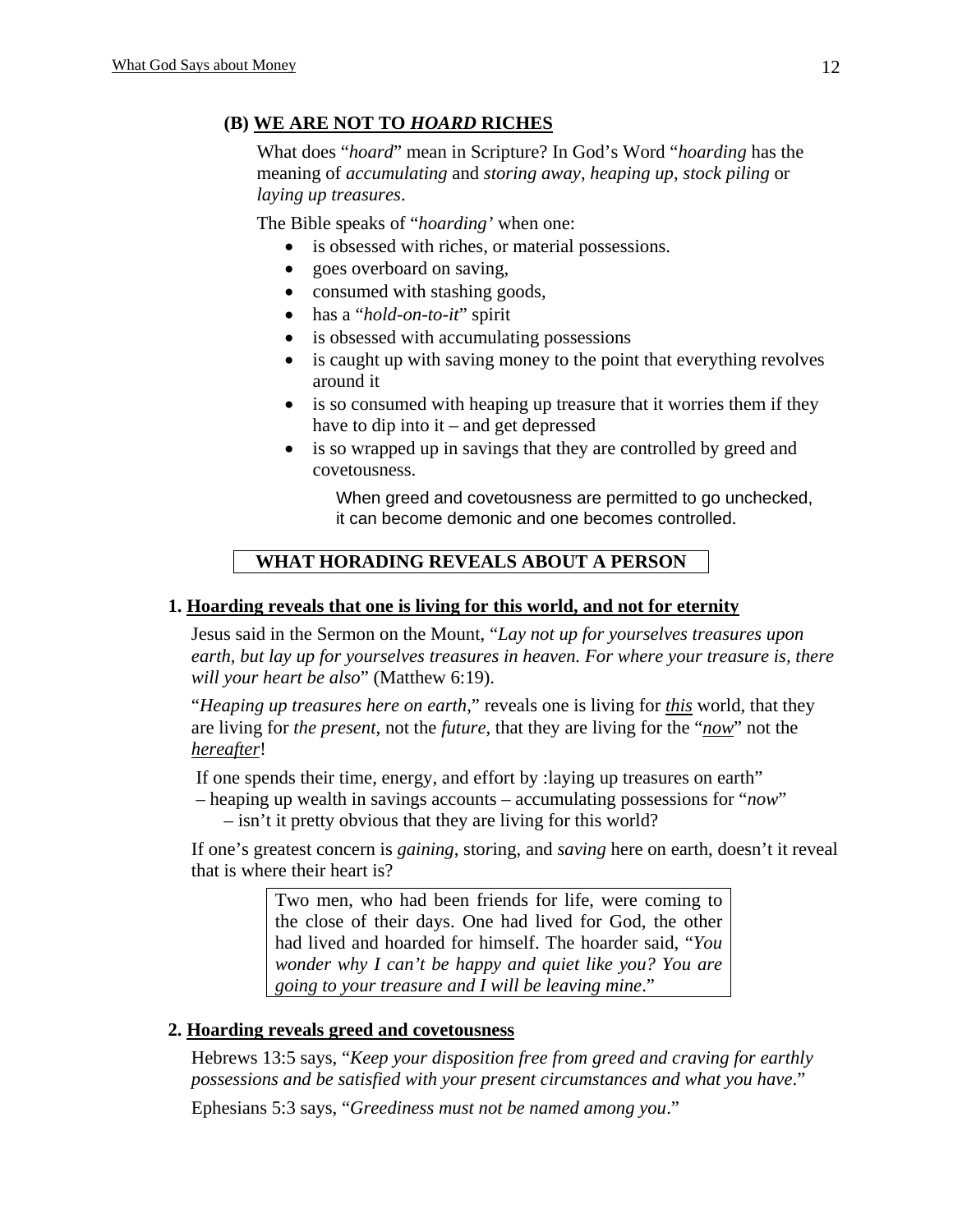Greed is addictive, a form of "*lust*" – to be fulfilled you have to continually increase the dosage! Greed, like sex, drugs, or power, the more one lusts, the more dissatisfied they become. Lust, nor greed, never stands still, but keeps grasping! The more one covets money, hoarding it away, the more dissatisfied they become.

*The problem is not the saving of money, at times, there is the need of economy! The problem is the greed that motivates the saving!* 

Hoarding will never fulfill greed, no more than a harem can fulfill sexual lust! *It is a bottomless cup!* 

Colossians 3:5 declares, "*Don't be greedy for things of life, for that is idolatry!*"

# The man may breath, but never lives, Who much receives, but nothing gives!

## WHEN IS A MAN RICH ENOUGH?

One of the wealthiest man in America was once asked that same question. His answer, "*Just a little more!*"

# **3. Hoarding reveals an** *independent* **spirit**

Human nature does not want to depend upon God. The old "*self*" nature in every man does not want to live on the daily basis of looking to God continually for its needs!

 Jesus taught in Matthew 6:34, "*Don't be anxious about tomorrow. God will take care of your tomorrow too! Live one day at a time!*"

Every believer can live Matthew 6:34 – when he "*Matthew 6:33's it!*"

When God provided manna in the wilderness, there was never any storage. It was a daily dependency on God!

# GOD WANTS TO BE OUR DAILY LIFE AND SUSTENANCE

Man wants to be *self-sufficient* and *independent*!

God wants us to be so dependent on Him that we are "*in the flow*" of His sufficiency!

The Christian's attitude should be like the man whose annual payroll was over 2 million dollars, who said, "*I have no many in savings but operate from week to week and month to month.*" This man had a tremendous profit making business. He stated, "*God directed me to live in His flow, that is, to depend on Him, to look to Him, and I cannot do that if I have thousands stored up. If something went wrong and I didn't get my monthly income, I would be ruined. I am totally dependent upon the Lord to come through every month!*"

What did he do with the profit? He gave it away!

– (He gives his church \$20,000 a month!)

He said, "God has told me that if I will keep giving it away, He will keep it coming  $$ and flowing! It is really exciting! It keeps me trusting God continually!

# **THAT'S A** *DEPENDENT* **SPIRIT!**